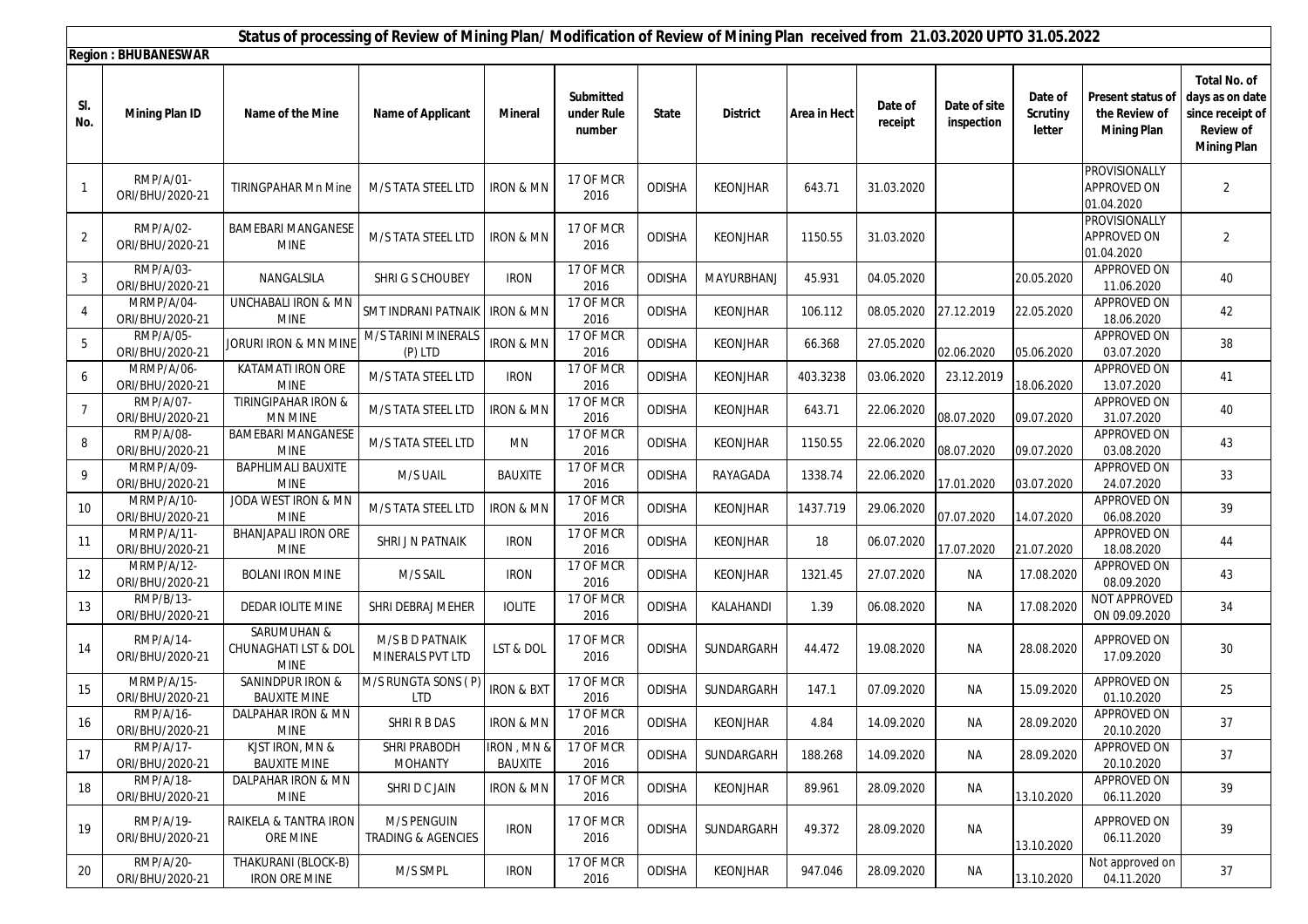|            | <b>Region: BHUBANESWAR</b>    |                                                          |                                           |                      |                                   |               |                 |              |                    |                            |                                      |                                                                 |                                                                                                      |
|------------|-------------------------------|----------------------------------------------------------|-------------------------------------------|----------------------|-----------------------------------|---------------|-----------------|--------------|--------------------|----------------------------|--------------------------------------|-----------------------------------------------------------------|------------------------------------------------------------------------------------------------------|
| SI.<br>No. | <b>Mining Plan ID</b>         | Name of the Mine                                         | <b>Name of Applicant</b>                  | <b>Mineral</b>       | Submitted<br>under Rule<br>number | <b>State</b>  | <b>District</b> | Area in Hect | Date of<br>receipt | Date of site<br>inspection | Date of<br><b>Scrutiny</b><br>letter | <b>Present status of</b><br>the Review of<br><b>Mining Plan</b> | <b>Total No. of</b><br>days as on date<br>since receipt of<br><b>Review of</b><br><b>Mining Plan</b> |
| 21         | RMP/A/21-<br>ORI/BHU/2020-21  | KURMITAR IRON ORE<br><b>MINE</b>                         | M/S OMC LTD                               | <b>IRON</b>          | 17 OF MCR<br>2016                 | <b>ODISHA</b> | SUNDARGARH      | 651          | 28.09.2020         | ΝA                         | 13.10.2020                           | APPROVED ON<br>06.11.2020                                       | 39                                                                                                   |
| 22         | RMP/A/22-<br>ORI/BHU/2020-21  | ADAGHAT IRON ORE<br><b>MINE</b>                          | <b>M/S NATIONAL</b><br><b>ENTERPRISES</b> | <b>IRON</b>          | 17 OF MCR<br>2016                 | <b>ODISHA</b> | SUNDARGARH      | 15.074       | 29.09.2020         | ΝA                         | 13.10.2020                           | APPROVED ON<br>09.11.2020                                       | 41                                                                                                   |
| 23         | RMP/A/23-<br>ORI/BHU/2020-21  | BANDHAMANDI<br><b>GRAPHITE MINE</b>                      | M/S PRADHAN<br><b>INDUSTRIES</b>          | <b>GRAPHITE</b>      | 17 OF MCR<br>2016                 | ODISHA        | RAYAGADA        | 73.427       | 01.10.2020         | ΝA                         | 13.10.2020                           | APPROVED ON<br>09.11.2020                                       | 40                                                                                                   |
| 24         | RMP/A/24-<br>ORI/BHU/2020-21  | <b>BIRIDA GRAPHITE MINE</b>                              | SHRI SIBANANDA<br>PRADHAN                 | <b>GRAPHITE</b>      | 17 OF MCR<br>2016                 | ODISHA        | RAYAGADA        | 45.753       | 01.10.2020         | <b>NA</b>                  | 13.10.2020                           | APPROVED ON<br>09.11.2020                                       | 40                                                                                                   |
| 25         | RMP/A/25-<br>ORI/BHU/2020-21  | <b>GANDABAHALI GRAPHITE</b><br><b>MINE</b>               | SHRIP C AGRAWAL                           | <b>GRAPHITE</b>      | 17 OF MCR<br>2016                 | ODISHA        | RAYAGADA        | 28.615       | 12.10.2020         | <b>NA</b>                  | 21.10.2020                           | APPROVED ON<br>18.11.2020                                       | 38                                                                                                   |
| 26         | RMP/A/26-<br>ORI/BHU/2020-21  | <b>GANDABAHALI &amp; KIRKITA</b><br><b>GRAPHITE MINE</b> | SHRIP K AGRAWAL                           | <b>GRAPHITE</b>      | 17 OF MCR<br>2016                 | ODISHA        | RAYAGADA        | 35.409       | 12.10.2020         | <b>NA</b>                  | 21.10.2020                           | APPROVED ON<br>18.11.2020                                       | 38                                                                                                   |
| 27         | RMP/A/27-<br>ORI/BHU/2020-21  | MURGABEDA IRON ORE<br><b>MINE</b>                        | M/S D R PATNAIK                           | <b>IRON</b>          | 17 OF MCR<br>2016                 | ODISHA        | <b>KEONJHAR</b> | 15.378       | 12.10.2020         | <b>NA</b>                  | 19.10.2020                           | APPROVED ON<br>18.11.2020                                       | 38                                                                                                   |
| 28         | RMP/A/28-<br>ORI/BHU/2020-21  | KHANDBANDH IRON ORE<br><b>MINE</b>                       | M/S SREE METALIKS<br><b>LTD</b>           | <b>IRON</b>          | 17 OF MCR<br>2016                 | <b>ODISHA</b> | <b>KEONJHAR</b> | 35.774       | 12.10.2020         | <b>NA</b>                  | 20.10.2020                           | APPROVED ON<br>18.11.2020                                       | 38                                                                                                   |
| 29         | RMP/A/29-<br>ORI/BHU/2020-21  | PATABEDA IRON ORE<br><b>MINE</b>                         | M/S MGM MINERALS                          | <b>IRON</b>          | 17 OF MCR<br>2016                 | ODISHA        | SUNDARGARH      | 28.397       | 12.10.2020         | <b>NA</b>                  | 20.10.2020                           | APPROVED ON<br>18.11.2020                                       | 38                                                                                                   |
| 30         | RMP/A/30-<br>ORI/BHU/2020-21  | RAIKELA IRON ORE MINE                                    | M/S GEETARANI<br><b>MOHANTY</b>           | <b>IRON</b>          | 17 OF MCR<br>2016                 | ODISHA        | SUNDARGARH      | 67.586       | 12.10.2020         | ΝA                         | 22.10.2020                           | APPROVED ON<br>18.11.2020                                       | 38                                                                                                   |
| 31         | RMP/A/31-<br>ORI/BHU/2020-21  | <b>GONUA IRON &amp; MN</b><br><b>MINE</b>                | SHRIK C PRADHAN                           | IRON & MN            | 17 OF MCR<br>2016                 | <b>ODISHA</b> | SUNDARGARH      | 12.56        | 12.10.2020         | <b>NA</b>                  | 20.10.2020                           | APPROVED ON<br>18.11.2020                                       | 38                                                                                                   |
| 32         | RMP/A/32-<br>ORI/BHU/2020-21  | OSTPAL CHROMITE MINE                                     | M/S FACOR LTD                             | Chromite             | 17 OF MCR<br>2016                 | <b>ODISHA</b> | <b>JAJPUR</b>   | 72.84        | 12.10.2020         | <b>NA</b>                  | 21.10.2020                           | WITHDRAWAN<br>ON 20.11.2020                                     | 40                                                                                                   |
| 33         | MRMP/A/33-<br>ORI/BHU/2020-21 | OSTPAL CHROMITE MINE                                     | M/S FACOR LTD                             | Chromite             | 17 OF MCR<br>2016                 | ODISHA        | <b>JAJPUR</b>   | 72.84        | 12.10.2020         | <b>NA</b>                  | 21.10.2020                           | APPROVED ON<br>20.11.2020                                       | 40                                                                                                   |
| 34         | RMP/A/34-<br>ORI/BHU/2020-21  | MANMORA MN MINE                                          | M/S TATA STEEL LTD                        | <b>MN</b>            | 17 OF MCR<br>2016                 | ODISHA        | <b>KEONJHAR</b> | 16.35        | 04.11.2020         | <b>NA</b>                  | <b>NA</b>                            | NOT APPROVED<br>ON 20.11.2020                                   | 17                                                                                                   |
| 35         | MRMP/A/35-<br>ORI/BHU/2020-21 | ORAGHAT IRON ORE<br><b>MINE</b>                          | M/S RUNGTA SONS (P)<br><b>LTD</b>         | <b>IRON</b>          | 17 OF MCR<br>2016                 | ODISHA        | SUNDARGARH      | 82.961       | 20.11.2020         | ΝA                         | 07.12.2020                           | APPROVED ON<br>28.12.2020                                       | 39                                                                                                   |
| 36         | MRMP/A/36-<br>ORI/BHU/2020-21 | <b>GANDHMARDAN-A IRON</b><br>ORE MINE                    | M/S OMC LTD                               | <b>IRON</b>          | 17 OF MCR<br>2016                 | <b>ODISHA</b> | <b>KEONJHAR</b> | 618.576      | 01.12.2020         | <b>NA</b>                  | 15.12.2020                           | APPROVED ON<br>12.01.2021                                       | 43                                                                                                   |
| 37         | RMP/A/37-<br>ORI/BHU/2020-21  | THAKURANI-B IRON ORE<br><b>MINE</b>                      | M/S SARADA MINES<br>PVT LTD               | <b>IRON</b>          | 17 OF MCR<br>2016                 | ODISHA        | <b>KEONJHAR</b> | 947.046      | 01.12.2020         | <b>NA</b>                  | 09.12.2020                           | APPROVED ON<br>12.01.2021                                       | 43                                                                                                   |
| 38         | RMP/A/38-<br>ORI/BHU/2020-21  | <b>BAINIBASA GRAPHITE</b><br>MINE                        | M/S PRADHAN<br><b>INDUSTRIES</b>          | GRAPHITE             | 17 OF MCR<br>2016                 | ODISHA        | RAYAGADA        | 58.04        | 02.12.2020         | ΝA                         | 09.12.2020                           | APPROVED ON<br>12.01.2021                                       | 42                                                                                                   |
| 39         | RMP/A/39-<br>ORI/BHU/2020-21  | OSTPAL CHROMITE MINE                                     | M/S FACOR LTD                             | Chromite             | 17 OF MCR<br>2016                 | <b>ODISHA</b> | <b>JAJPUR</b>   | 72.843       | 07.12.2020         | NA                         | 18.12.2020                           | APPROVED ON<br>13.01.2021                                       | 38                                                                                                   |
| 40         | MRMP/A/40-<br>ORI/BHU/2020-21 | SUKINDA CHROMITE<br>MINE                                 | M/S IMFA LTD                              | Chromite             | 17 OF MCR<br>2016                 | ODISHA        | <b>JAJPUR</b>   | 116.76       | 08.12.2020         | NA                         | 18.12.2020                           | APPROVED ON<br>13.01.2021                                       | 37                                                                                                   |
| 41         | RMP/A/41-<br>ORI/BHU/2020-21  | PATABEDA IRON & MN<br>MINE                               | M/S M G MOHANTY                           | <b>IRON &amp; MN</b> | 17 OF MCR<br>2016                 | ODISHA        | SUNDARGARH      | 19.425       | 14.12.2020         | NA                         | 23.12.2020                           | APPROVED ON<br>15.01.2021                                       | 33                                                                                                   |
| 42         | RMP/A/42-<br>ORI/BHU/2020-21  | PATABEDA IRON ORE<br><b>MINE</b>                         | M/S M G MOHANTY                           | <b>IRON</b>          | 17 OF MCR<br>2016                 | ODISHA        | SUNDARGARH      | 14           | 14.12.2020         | NA                         | 23.12.2020                           | APPROVED ON<br>15.01.2021                                       | 33                                                                                                   |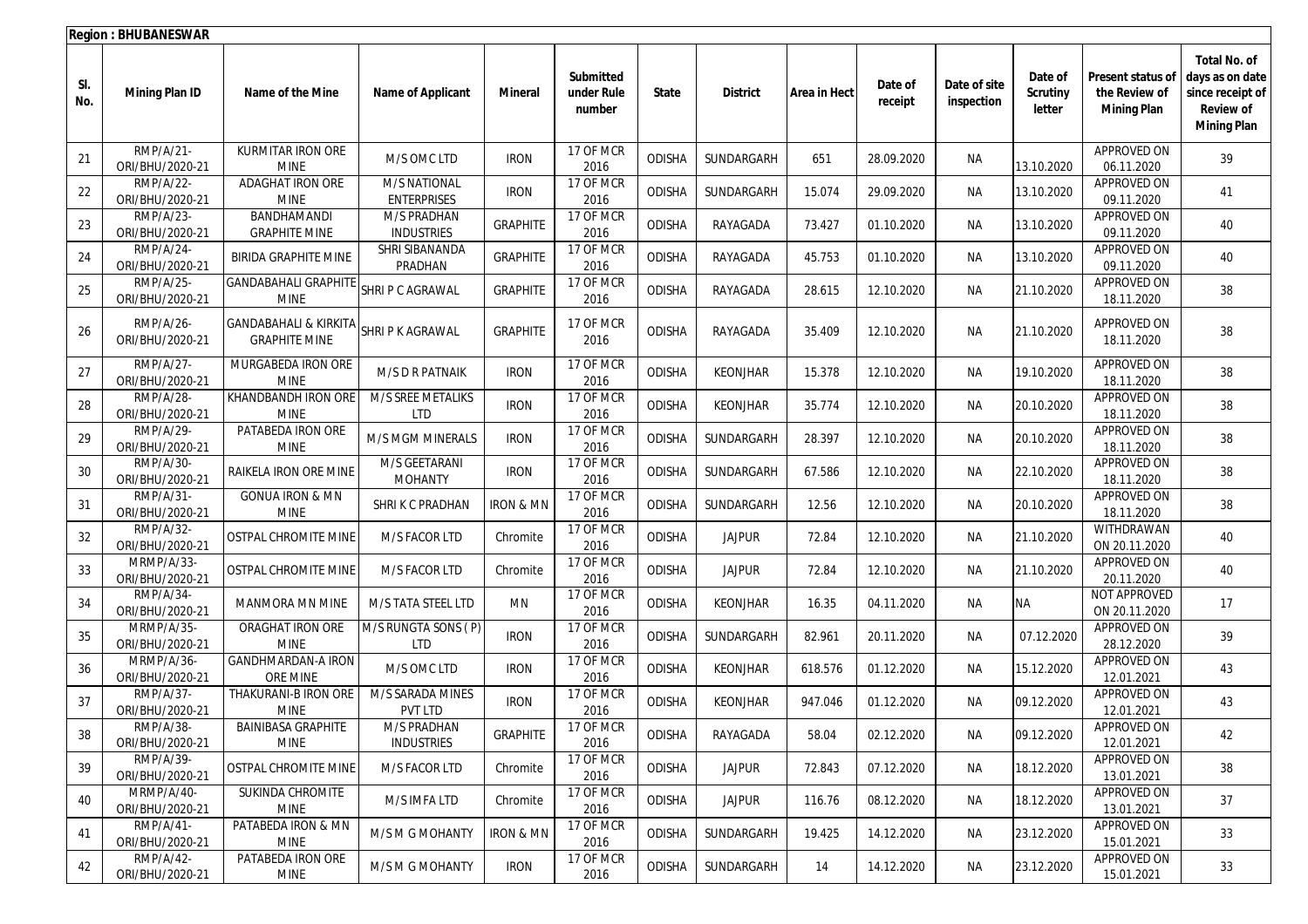|            | <b>Region: BHUBANESWAR</b>    |                                                   |                                          |                      |                                   |               |                 |                     |                    |                            |                                      |                                                          |                                                                                                      |
|------------|-------------------------------|---------------------------------------------------|------------------------------------------|----------------------|-----------------------------------|---------------|-----------------|---------------------|--------------------|----------------------------|--------------------------------------|----------------------------------------------------------|------------------------------------------------------------------------------------------------------|
| SI.<br>No. | <b>Mining Plan ID</b>         | Name of the Mine                                  | <b>Name of Applicant</b>                 | Mineral              | Submitted<br>under Rule<br>number | <b>State</b>  | <b>District</b> | <b>Area in Hect</b> | Date of<br>receipt | Date of site<br>inspection | Date of<br><b>Scrutiny</b><br>letter | Present status of<br>the Review of<br><b>Mining Plan</b> | <b>Total No. of</b><br>days as on date<br>since receipt of<br><b>Review of</b><br><b>Mining Plan</b> |
| 43         | RMP/A/43-<br>ORI/BHU/2020-21  | BELKUNDI IRON & MN<br><b>MINE</b>                 | M/S OMDC LTD                             | <b>IRON &amp; MN</b> | 17 OF MCR<br>2016                 | <b>ODISHA</b> | <b>KEONJHAR</b> | 1276.79             | 18.12.2020         | <b>NA</b>                  | 24.12.2020                           | APPROVED ON<br>29.01.2021                                | 43                                                                                                   |
| 44         | RMP/A/44-<br>ORI/BHU/2020-21  | BHITARMDA IRON & MN<br><b>MINE</b>                | SHRI B C DAGARA                          | <b>IRON &amp; MN</b> | 17 OF MCR<br>2016                 | <b>ODISHA</b> | MAYURBHANJ      | 243.82              | 24.12.2020         | ΝA                         | 11.01.2021                           | APPROVED ON<br>01.02.2021                                | 40                                                                                                   |
| 45         | RMP/A/45-<br>ORI/BHU/2020-21  | <b>GONUA IRON &amp; MN</b><br><b>MINE</b>         | SHRI B C DAGARA                          | <b>IRON &amp; MN</b> | 17 OF MCR<br>2016                 | <b>ODISHA</b> | SUNDARGARH      | 12.08               | 24.12.2020         | <b>NA</b>                  | 11.01.2021                           | APPROVED ON<br>01.02.2021                                | 40                                                                                                   |
| 46         | RMP/A/46-<br>ORI/BHU/2020-21  | SIRKAGUTTU IRON ORE<br><b>MINE</b>                | M/S PRAKASH<br><b>INDUSTRIES LTD</b>     | <b>IRON</b>          | 17 OF MCR<br>2016                 | <b>ODISHA</b> | <b>KEONJHAR</b> | 19.532              | 06.01.2021         | 09.01.2021                 | 14.01.2021                           | NOT APPROVED<br>ON 04.02.2021                            | 30                                                                                                   |
| 47         | MRMP/A/47-<br>ORI/BHU/2020-21 | KHANDBANDH IRON ORE<br><b>MINE</b>                | M/S SREE METALIKS<br><b>LTD</b>          | <b>IRON</b>          | 17 OF MCR<br>2016                 | <b>ODISHA</b> | <b>KEONJHAR</b> | 35.774              | 14.01.2021         | <b>NA</b>                  | 27.01.2021                           | APPROVED ON<br>23.02.2021                                | 41                                                                                                   |
| 48         | MRMP/A/48-<br>ORI/BHU/2020-21 | BARSUA-KALTA-TALDIH<br><b>IRON MINE</b>           | M/S SAIL                                 | <b>IRON</b>          | 17 OF MCR<br>2016                 | <b>ODISHA</b> | SUNDARGARH      | 2486.383            | 22.01.2021         | 26.01.2021                 | 27.01.2021                           | APPROVED ON<br>03.02.2021                                | 13                                                                                                   |
| 49         | MRMP/A/49-<br>ORI/BHU/2020-21 | PANCHPATMALI (SOUTH<br><b>BLOCK) BAUXITE MINE</b> | M/S NALCO LTD                            | <b>BAUXITE</b>       | 17 OF MCR<br>2016                 | <b>ODISHA</b> | KORAPUT         | 528.262             | 22.01.2021         | NA                         | 04.02.2021                           | APPROVED ON<br>03.03.2021                                | 41                                                                                                   |
| 50         | RMP/A/50-<br>ORI/BHU/2020-21  | RAIKELA, BAHAMA &<br>TENSA IRON & MN MINE         | SHRI C P SHARMA                          | <b>IRON &amp; MN</b> | 17 OF MCR<br>2016                 | <b>ODISHA</b> | SUNDARGARH      | 69.606              | 29.01.2021         | ΝA                         | 04.02.2021                           | APPROVED ON<br>03.03.2021                                | 44                                                                                                   |
| 51         | RMP/A/51-<br>ORI/BHU/2020-21  | SIRKAGUTTU IRON ORE<br><b>MINE</b>                | M/S PRAKASH<br><b>INDUSTRIES LTD</b>     | <b>IRON</b>          | 17 OF MCR<br>2016                 | <b>ODISHA</b> | <b>KEONJHAR</b> | 19.532              | 08.02.2021         | NA                         | 22.02.2021                           | APPROVED ON<br>11.03.2021                                | 32                                                                                                   |
| 52         | MRMP/A/52-<br>ORI/BHU/2020-21 | <b>BHANJAPALI IRON ORE</b><br><b>MINE</b>         | SHRI J N PATNAIK                         | <b>IRON</b>          | 17 OF MCR<br>2016                 | <b>ODISHA</b> | SUNDARGARH      | 18                  | 22.02.2021         | NA                         | 24.02.2021                           | APPROVED ON<br>18.03.2021                                | 25                                                                                                   |
| 53         | RMP/A/53-<br>ORI/BHU/2020-21  | <b>BADAKUCHULU LST &amp;</b><br><b>DOL MINE</b>   | M/S R V ENTERPRISERS<br><b>LTD</b>       | LST & DOL            | 17 OF MCR<br>2016                 | <b>ODISHA</b> | SUNDARGARH      | 64.993              | 01.03.2021         | 06.03.2021                 | 12.03.2021                           | APPROVED ON<br>05.04.2021                                | 36                                                                                                   |
| 54         | RMP/A/54-<br>ORI/BHU/2020-21  | ASURABANDHA<br>CHROMITE MINE                      | M/S REAL INDIA<br><b>CONSULTANCY LTD</b> | Chromite             | 17 OF MCR<br>2016                 | <b>ODISHA</b> | DHENKANAL       | 91.827              | 01.03.2021         | 03.03.2021                 | 05.03.2021                           | APPROVED ON<br>30.03.2021                                | 30                                                                                                   |
| 55         | RMP/A/55-<br>ORI/BHU/2020-21  | DALITA IRON & MN MINE                             | SHRI B C DAGARA                          | <b>IRON &amp; MN</b> | 17 OF MCR<br>2016                 | <b>ODISHA</b> | MAYURBHANJ      | 22.165              | 03.03.2021         | 08.03.2021                 | 12.03.2021                           | APPROVED ON<br>01.04.2021                                | 30                                                                                                   |
| 56         | MRMP/A/56-<br>ORI/BHU/2020-21 | SANINDPUR IRON &<br><b>BAUXITE MINE</b>           | M/S RUNGTA SONS (P)<br><b>LTD</b>        | <b>IRON</b>          | 17 OF MCR<br>2016                 | <b>ODISHA</b> | SUNDARGARH      | 147.1               | 09.03.2021         | <b>NA</b>                  | 19.03.2021                           | APPROVED ON<br>09.04.2021                                | 32                                                                                                   |
| 57         | RMP/A/57-<br>ORI/BHU/2020-21  | ANAJORI MANGANESE<br><b>MINE</b>                  | SHRIKK DAS                               | MN                   | 17 OF MCR<br>2016                 | <b>ODISHA</b> | RAYAGADA        | 18.494              | 12.03.2021         | 22.03.2021                 | 30.03.2021                           | APPROVED ON<br>20.04.2021                                | 40                                                                                                   |
| 58         | MRMP/A/01-<br>ORI/BHU/2021-22 | ORAGHAT IRON ORE<br><b>MINE</b>                   | M/S RUNGTA SONS (P)<br><b>LTD</b>        | <b>IRON</b>          | 17 OF MCR<br>2016                 | <b>ODISHA</b> | SUNDARGARH      | 82.961              | 23.03.2021         | 06.04.2021                 | 09.04.2021                           | APPROVED ON<br>23.04.2021                                | 32                                                                                                   |
| 59         | RMP/A/02-<br>ORI/BHU/2021-22  | NEELACHAL IRON ORE<br>MINE                        | M/S NEELACHAL ISPAT<br>NIGAM LTD         | <b>IRON</b>          | 17 OF MCR<br>2016                 | <b>ODISHA</b> | <b>KEONJHAR</b> | 874.29              | 31.03.2021         | 07.04.2021                 | 09.04.2021                           | APPROVED ON<br>04.05.2021                                | 35                                                                                                   |
| 60         | RMP/A/03-<br>ORI/BHU/2021-22  | RAIKA-KALAPARBAT IRON<br>& MN MINE                | M/S KUSHALESWAR<br><b>MINERALS</b>       | <b>IRON &amp; MN</b> | 17 OF MCR<br>2016                 | <b>ODISHA</b> | KEONJHAR        | 9.8136              | 04.05.2021         | 12.05.2021                 | 13.05.2021                           | NOT APPROVED<br>ON 01.06.2021                            | 29                                                                                                   |
| 61         | RMP/A/04-<br>ORI/BHU/2021-22  | PATMUNDA<br>MANGANESE MINE                        | M/S SUN ALLOYS &<br><b>MINERALS LTD</b>  | MN                   | 17 OF MCR<br>2016                 | <b>ODISHA</b> | SUNDARGARH      | 43.532              | 10.05.2021         | NA                         | 28.05.2021                           | APPROVED ON<br>17.06.2021                                | 39                                                                                                   |
| 62         | MRMP/A/05-<br>ORI/BHU/2021-22 | RAIKELA IRON ORE MINE                             | M/S GEETARANI<br><b>MOHANTY</b>          | <b>IRON</b>          | 17 OF MCR<br>2016                 | <b>ODISHA</b> | SUNDARGARH      | 67.586              | 31.05.2021         | <b>NA</b>                  | 08.06.2021                           | APPROVED ON<br>01.07.2021                                | 32                                                                                                   |
| 63         | RMP/A/06-<br>ORI/BHU/2021-22  | Bagiaburu Iron Ore Mine                           | M/s OMDC Ltd                             | Iron                 | 17 OF MCR<br>2016                 | ODISHA        | KEONJHAR        | 21.52               | 10.06.2021         | 26.06.2021                 | 30.06.2021                           | APPROVED ON<br>22.07.2021                                | 43                                                                                                   |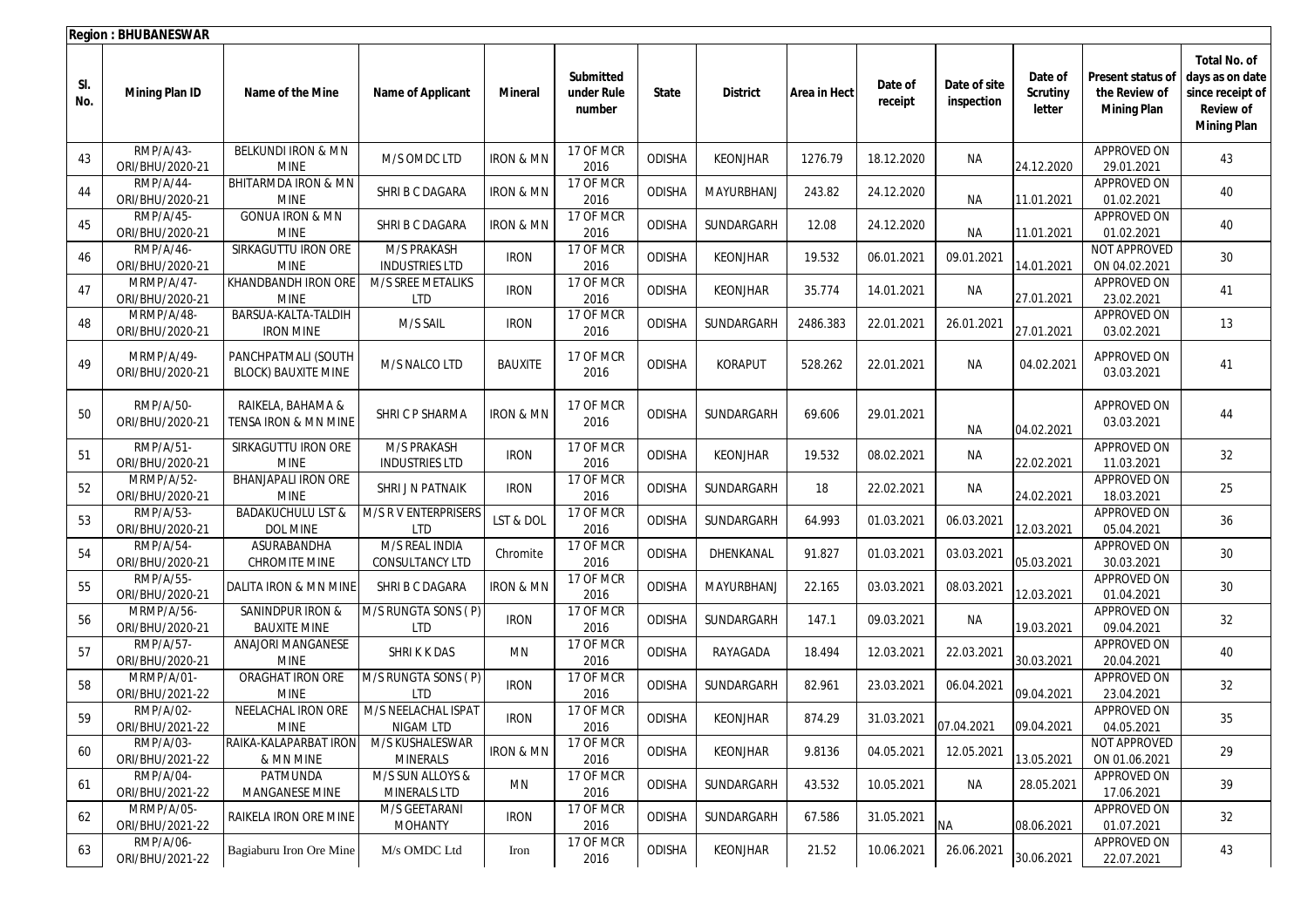|            | <b>Region: BHUBANESWAR</b>          |                                            |                                    |                      |                                   |               |                 |              |                    |                            |                                      |                                                          |                                                                                                      |
|------------|-------------------------------------|--------------------------------------------|------------------------------------|----------------------|-----------------------------------|---------------|-----------------|--------------|--------------------|----------------------------|--------------------------------------|----------------------------------------------------------|------------------------------------------------------------------------------------------------------|
| SI.<br>No. | <b>Mining Plan ID</b>               | Name of the Mine                           | <b>Name of Applicant</b>           | <b>Mineral</b>       | Submitted<br>under Rule<br>number | <b>State</b>  | <b>District</b> | Area in Hect | Date of<br>receipt | Date of site<br>inspection | Date of<br><b>Scrutiny</b><br>letter | Present status of<br>the Review of<br><b>Mining Plan</b> | <b>Total No. of</b><br>days as on date<br>since receipt of<br><b>Review of</b><br><b>Mining Plan</b> |
| 64         | RMP/A/07-<br>ORI/BHU/2021-22        | Kurmitar Iron Ore Mine                     | M/s OMC Ltd                        | Iron                 | 17 OF MCR<br>2016                 | <b>ODISHA</b> | SUNDARGARH      | 651          | 16.06.2021         | 27.06.2021                 | 30.06.2021                           | APPROVED ON<br>26.07.2021                                | 41                                                                                                   |
| 65         | RMP/A/08-<br>ORI/BHU/2021-22        | Unchabali Iron & Mn<br>Mine                | Smt Indrani Patnaik                | Iron & Mn            | 17 OF MCR<br>2016                 | <b>ODISHA</b> | <b>KEONJHAR</b> | 106.1127     | 17.06.2021         | 24.06.2021                 | 30.06.2021                           | WITHDRAWN ON<br>29.07.2021                               | 43                                                                                                   |
| 66         | MRMP/A/09-<br>ORI/BHU/2021-22       | KALARANGIATTA<br><b>CHROMITE MINE</b>      | <b>M/S FACOR LTD</b>               | Chromite             | 17 OF MCR<br>2016                 | <b>ODISHA</b> | <b>JAJPUR</b>   | 23.8         | 21.06.2021         | 29.06.2021                 | 01.07.2021                           | APPROVED ON<br>29.07.2021                                | 39                                                                                                   |
| 67         | RMP/A/10-<br>ORI/BHU/2021-22        | Raika-Kalaparbat Iron &<br>Mn Mine         | M/s Kushaleswar<br>Minerals        | Iron & Mn            | 17 OF MCR<br>2016                 | <b>ODISHA</b> | <b>KEONJHAR</b> | 9.8136       | 21.06.2021         | 05.07.2021                 | 14.07.2021                           | APPROVED ON<br>02.08.2021                                | 43                                                                                                   |
| 68         | MRMP/A/11-<br>ORI/BHU/2021-22       | Gandhmardan-B Iron Ore<br>Mine             | M/s OMC Ltd                        | Iron                 | 17 OF MCR<br>2016                 | <b>ODISHA</b> | <b>KEONJHAR</b> | 1590.867     | 21.06.2021         | 03.07.2021                 | 14.07.2021                           | APPROVED ON<br>02.08.2021                                | 43                                                                                                   |
| 69         | MRMP/A/12-<br>ORI/BHU/2021-22       | Tantra Iron Ore Mine,                      | M/s Korp Resources<br>Pvt Ltd      | Iron                 | 17 OF MCR<br>2016                 | <b>ODISHA</b> | SUNDARGARH      | 72.56        | 22.06.2021         | <b>NA</b>                  | 01.07.2021                           | APPROVED ON<br>04.08.2021                                | 44                                                                                                   |
| 70         | RMP/A/13-<br>ORI/BHU/2021-22        | Putka Limestone Mine,                      | Shri Jyoti Pramanik                | Limestone            | 17 OF MCR<br>2016                 | <b>ODISHA</b> | SUNDARGARH      | 97.031       | 22.06.2021         | 03.07.2021                 | 14.07.2021                           | APPROVED ON<br>04.08.2021                                | 44                                                                                                   |
| 71         | MRMP/A/14-<br>ORI/BHU/2021-22       | <b>BOLANI IRON &amp; MN</b><br><b>MINE</b> | M/S SAIL                           | <b>IRON &amp; MN</b> | 17 OF MCR<br>2016                 | <b>ODISHA</b> | KEONJHAR        | 1586.36      | 28.06.2021         | 05.07.2021                 | 15.07.2021                           | <b>APPROVED ON</b><br>05.08.2021                         | 39                                                                                                   |
| 72         | <b>RMP/A/15-</b><br>ORI/BHU/2021-22 | SULAIPAT IRON ORE<br><b>MINE</b>           | <b>SHRI B C DAGARA</b>             | <b>IRON</b>          | 17 OF MCR<br>2016                 | <b>ODISHA</b> | MAYURBHANJ      | 618          | 28.06.2021         | 06.07.2021                 | 15.07.2021                           | <b>APPROVED ON</b><br>05.08.2021                         | 39                                                                                                   |
| 73         | MRMP/A/16-<br>ORI/BHU/2021-22       | OSTPAL CHROMITE<br><b>MINE</b>             | <b>M/S FACOR LTD</b>               | Chromite             | 17 OF MCR<br>2016                 | <b>ODISHA</b> | <b>JAJPUR</b>   | 72.843       | 28.06.2021         | 15.07.2021                 | 16.07.2021                           | APPROVED ON<br>05.08.2021                                | 39                                                                                                   |
| 74         | MRMP/A/17-<br>ORI/BHU/2021-22       | <b>MAHAGIRI</b><br><b>CHROMITE MINE</b>    | <b>M/S IMFA LTD</b>                | Chromite             | 17 OF MCR<br>2016                 | <b>ODISHA</b> | <b>JAJPUR</b>   | 73.777       | 01.07.2021         | 09.07.2021                 | 19.07.2021                           | APPROVED ON<br>11.08.2021                                | 42                                                                                                   |
| 75         | MRMP/A/18-<br>ORI/BHU/2021-22       | Unchabali Iron & Mn<br>Mine                | Smt Indrani Patnaik                | Iron & Mn            | 17 OF MCR<br>2016                 | <b>ODISHA</b> | <b>KEONJHAR</b> | 106.1127     | 12.08.2021         | NA                         | 19.08.2021                           | APPROVED ON<br>10.09.2021                                | 30                                                                                                   |
| 76         | RMP/A/19-<br>ORI/BHU/2021-22        | <b>JINDAL CHROMITE</b><br><b>MINE</b>      | M/S JINDAL<br><b>STAINLESS LTD</b> | Chromite             | 17 OF MCR<br>2016                 | <b>ODISHA</b> | <b>JAJPUR</b>   | 89           | 01.10.2021         | 25.09.2021                 | 13.10.2021                           | APPROVED ON<br>08.11.2021                                | 39                                                                                                   |
| 77         | MRMP/A/20-<br>ORI/BHU/2021-22       | <b>BAPHLIMALI</b><br><b>BAUXITE MINE</b>   | <b>M/S UAIL</b>                    | <b>BAUXITE</b>       | 17 OF MCR<br>2016                 | ODISHA        | RAYAGADA        | 1388.746     | 01.10.2021         | 08.10.2021                 | 13.10.2021                           | <b>APPROVED ON</b><br>09.11.2021                         | 40                                                                                                   |
| 78         | RMP/A/21-<br>ORI/BHU/2021-22        | KODINGAMALI<br><b>BAUXITE MINE</b>         | M/S OMC LTD                        | <b>BAUXITE</b>       | 17 OF MCR<br>2016                 | ODISHA        | KORAPUT         | 428.075      | 01.10.2021         | 04.09.2021                 | 11.10.2021                           | APPROVED ON<br>10.11.2021                                | 41                                                                                                   |
| 79         | RMP/A/22-<br>ORI/BHU/2021-22        | PANCHPATMALI(C&N<br>) BAUXITE MINE         | M/S NALCO LTD                      | <b>BAUXITE</b>       | 17 OF MCR<br>2016                 | ODISHA        | <b>KORAPUT</b>  | 1315.264     | 04.10.2021         | 03.09.2021                 | 11.10.2021                           | APPROVED ON<br>09.11.2021                                | 37                                                                                                   |
| 80         | RMP/A/23-<br>ORI/BHU/2021-22        | <b>BHANJAPALI IRON</b><br>ORE MINE         | <b>SHRI J N PATNAIK</b>            | <b>IRON</b>          | 17 OF MCR<br>2016                 | <b>ODISHA</b> | KEONJHAR        | 18           | 12.10.2021         | 19.10.2021                 | 26.10.2021                           | APPROVED ON<br>22.11.2021                                | 42                                                                                                   |
| 81         | RMP/A/24-<br>ORI/BHU/2021-22        | KATASAHI MN MINE                           | <b>M/S FACOR LTD</b>               | MN                   | 17 OF MCR<br>2016                 | <b>ODISHA</b> | SUNDARGARH      | 13.674       | 12.10.2021         | 21.10.2021                 | 28.10.2021                           | APPROVED ON<br>23.11.2021                                | 43                                                                                                   |
| 82         | RMP/A/25-<br>ORI/BHU/2021-22        | <b>ROIDA-C IRON &amp; MN</b><br>MINE       | M/S OMC LTD                        | <b>IRON &amp; MN</b> | 17 OF MCR<br>2016                 | <b>ODISHA</b> | <b>KEONJHAR</b> | 192.81       | 12.10.2021         | 28.06.2021                 | 11.10.2021                           | APPROVED ON<br>23.11.2021                                | 43                                                                                                   |
| 83         | RMP/A/26-<br>ORI/BHU/2021-22        | <b>NAYAGARH IRON</b><br>ORE MINE           | <b>SHRI K C PRADHAN</b>            | <b>IRON</b>          | 17 OF MCR<br>2016                 | ODISHA        | <b>KEONJHAR</b> | 24.57        | 12.10.2021         | 06.10.2021                 | 26.10.2021                           | APPROVED ON<br>22.11.2021                                | 42                                                                                                   |